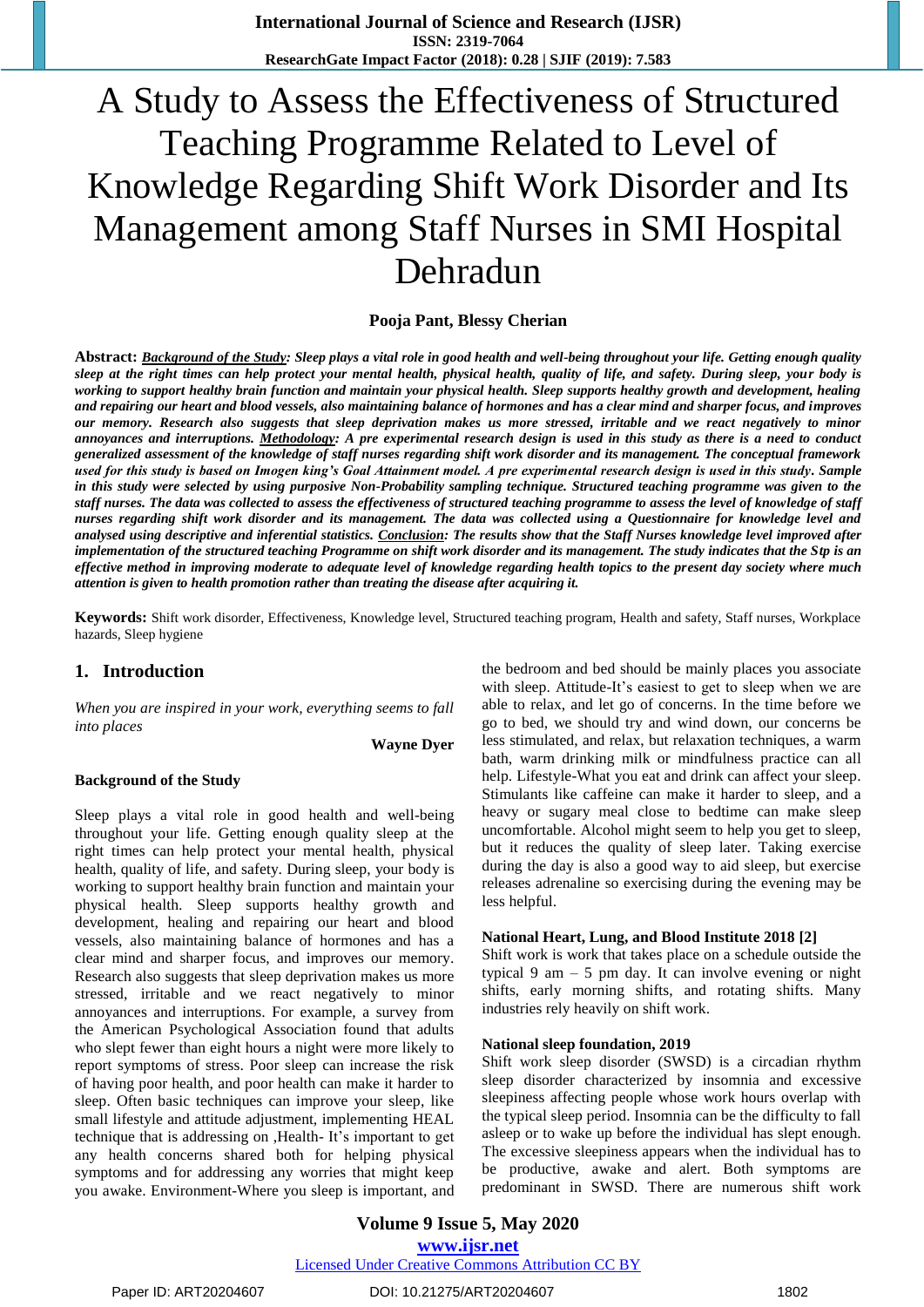schedules, and they may be permanent, intermittent, or rotating; consequently, the manifestations of SWSD are quite variable.

#### **Wikipedia 2019**

A study was undertaken, which shows high prevalence of insufficient sleep and symptoms of common sleep disorders among medical centre nurses. 49% of participating nurses had averaged less than 7 hours of sleep per night, and the overall average night sleep time was 6.6 hours. Symptoms consistent with chronic insomnia were identified in 31% of nurses, and excessive daytime sleepiness was found in 4.5% of them. Twenty-seven percent of nurses used medications to help them sleep, and 13% reported using medications to stay awake and these symptoms were indicative of shift work disorder among 31% of nurses. About 18.5% of nurses also had a moderate-to-severe risk for obstructive sleep apnoea. The American Academy of Sleep Medicine recommends that adults should sleep 7 or more hours per night on a regular basis to promote optimal health. According to the authors, nearly 100,000 deaths are estimated to occur each year in U.S. hospitals due to medical errors, and sleep deprivation and sleep disorders are significant contributors to this risk. The study involved an online survey of 1,165 nurses at a tertiary care medical centre.. Questionnaires such as the STOP-BANG and Epworth Sleepiness scale were used to assess the nurses for sleep disorder symptoms. "Nurses are at increased risk for circadian rhythm sleep-wake disorders such as shift work disorder. "Recognition needs to take place so that we can screen appropriately and make scheduling modifications to help alleviate the burden of shift work disorder among nurses."

#### **American Association for the advancement of science-AAAS, 2019 [3]**

Prevalence rates of symptoms of shift work disorder varied from 32.4–37.6% depending on the assessment method and from 4.8–44.3% depending on the work schedule. Associations were found between symptoms of shift work disorder and age, gender, circadian type, night work, number of shifts separated by less than 11 hours and number of nights worked the last year. The different assessment procedures yielded similar results (prevalence and logistic regression analyses). The prevalence of symptoms indicative of shift work disorder was high.

#### **Elisabeth Flo et.al, 2012**

A descriptive cross-sectional study was conducted in a tertiary care hospital in Bangalore Based on simple random sampling 130 nurses were selected for the study. After obtaining written informed consent from the participants, structured interview schedule using Standard Shift Work Index and Bergen Shift Work Sleep Questionnaire (BSWSQ) was administered. The mean age of the 130 nurses was  $27.4 \pm 2.64$  years. The prevalence of SWD was found to be 43.07%. Headache, back pain, gastritis, and menstrual disorders were the most common complaints, which are found in 78 (60.0%), 75 (57.6%), 42 (32.3%), and 39 (30.0%) cases, respectively. Anxiety and depression was found in 23 (17.6%) and 31 (23.8%) individuals, respectively. We also found a significant association of SWD with increasing age, more number of nights worked in a year, and longer duration of working hours. According to the BSWSQ, 70 (53.8%) nurses were found to have sleep problem. A high prevalence of SWD symptoms calls for a focus on the antecedents of work related sleep problems and appropriate intervention, such as behavioural changes, clockwise rotating shifts, and treatment.

**Surekha Anbazhagan et al, 2014**

## **2. Methodology**

A pre experimental research design is used in this study as there is a need to conduct generalized assessment of the knowledge of staff nurses regarding shift work disorder and its management. The conceptual framework used for this study is based on Imogen king's Goal Attainment model. A pre experimental research design is used in this study. Sample in this study were selected by using purposive Non-Probability sampling technique. Structured teaching programme was given to the staff nurses. The data was collected to assess the effectiveness of structured teaching programme to assess the level of knowledge of staff nurses regarding shift work disorder and its management. The data was collected using a Questionnaire for knowledge level and analysed using descriptive and inferential statistics.

# **3. Results**

- 1) Figure.1 depicted that the demographic data details according to their age in years. It depicts that the majority of the respondent 38% (23) were in the age group between 26-30 years, 30% (18) were in the age group 22-25 years, 22% (13) were in the age group 31-35 years, and 10% (6) were in the age group 36-40 years.
- 2) Figure no.2 shows that percentage distribution of staff nurses in relation to their gender and it depicted that majority of the respondents 70% (42)were Female, 30% (18) were Male.
- 3) Figure no 3 shows that percentage distribution of staff nurses in relation to their marital status depicted that majority of respondents 53% (32) were married, 47% (28) are unmarried.
- 4) Figure no. 4 shows that percentage distribution of staff nurses in relation to their professional qualification depicted that majority of respondents 52% (31) are GNM, 27% (16) are Bsc, 22% (13) are Post-basic Bsc Nursing.
- 5) Figure no 5 shows that percentage distribution of staff nurses in relation to their work experience depicted that majority of the respondents 32% (19) have 2-3 yrs of experiences, 25% (15) have 4-5 yrs, 25% (15) had above 5 yrs and 18% (11) are 0-1 yr were freshers.
- 6) Figure no 6 shows that percentage distribution of staff nurses in relation to their area of experience depicted that majority of respondents 27% (16) were working at RICU, 27% (16) were at CCU, 23% (14) at MICU, and 23% (14) SICU are their area of experience.
- 7) Figure no 7 shows that percentage distribution of staff nurses in relation to their no. of night duties in a month that majority of the respondents 85% (51) had night duties/work≤3 and 15% (9) were having  $\geq 4-\leq 8$ , respectively.
- Figure no 8 reveals that percentage distribution of staff nurses in relation to their place of stay shows that

### **Volume 9 Issue 5, May 2020 www.ijsr.net**

# Licensed Under Creative Commons Attribution CC BY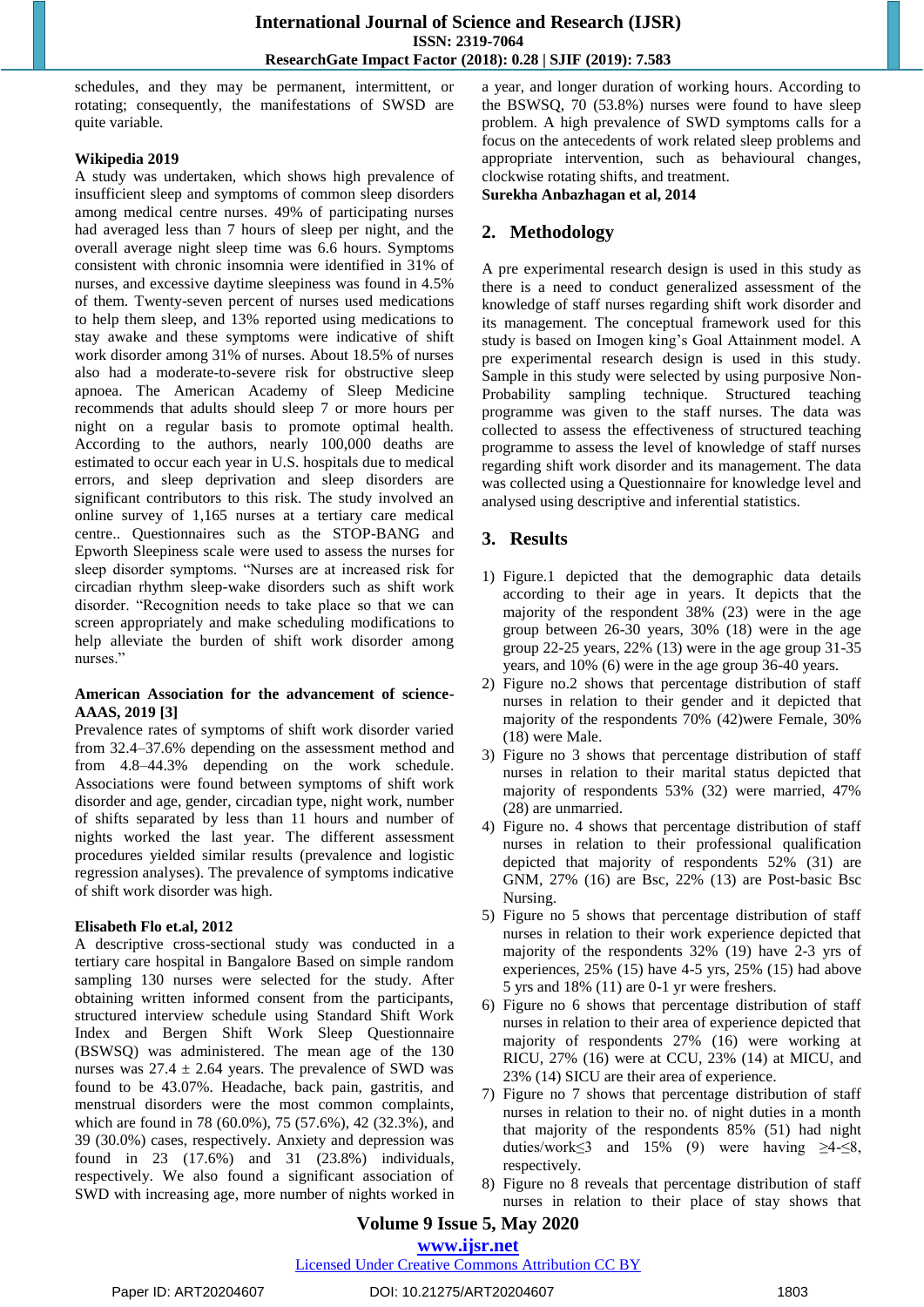majority of respondents 38% (23) were residing in hostel, 27% (16) were coming from home, 25% (15) were residing in relatives home, 10% (6) were stayed in P.G.

# **4. Conclusion**

The results show that the "Staff Nurses" knowledge level improved after implementation of the structured teaching Programme on shift work disorder and its management. The study indicates that the Stp is an effective method in improving moderate to adequate level of knowledge regarding health topics to the present day society where much attention is given to health promotion rather than treating the disease after acquiring it.

# **References**

# **Book References**

- [1] Reference Module in Chemistry, Molecular Sciences and Chemical Engineering Comprehensive Medicinal Chemistry II Volume 6, 2007, Pages 139-167
- [2] The American psychiatric publishing textbook of psychiatry, fifth edition volume 8
- [3] VARCAROLI'S foundation of psychiatrics and mental health nursing, seventh edition, Elsevier publications, 20014
- [4] Essentials of Psychiatric Mental Health Nursing E-Book: A Communication, By Elizabeth M. Varcarolis, third edition
- [5] Psychiatric Mental Health Nursing E-Book, By Katherine M. Fortinash, Patricia A. Holoday Worret, fifth edition, Elsevier Mosby publication

#### **Net References**

- [6] www.nhlbi.nih.gov/healthtopics/sleepdeprivationanddef iciency
- [7] www.sleepfoundation.org/shiftworkdisorder/whatshiftw ork
- [8] https://en.wikipedia.org/wiki/Shift\_work\_sleep\_disorde r
- [9] https://www.sleepfoundation.org/articles/four-thingsyou-need-know-about-shift-work
- [10] https://www.eurekalert.org/pub\_releases/2019-06/aaosnha060719.php
- [11] https://www.ncbi.nlm.nih.gov/pmc/articles/PMC492227 4/
- [12] https://www.ncbi.nlm.nih.gov/pmc/articles/PMC583674 5/



**Figure 1:** Bar diagram depicts percentage of staff nurses according to their Age. figure.1 depicted that the demographic data details according to their age in years depicts that the majority of the respondent 38 % (23) were in the age group between 26- 30 years, 30 % (18) were in the age group 22-25 years, 22 % (13) were in the age group 31-35 years, and 10 % (6) were in the age group 36-40 years.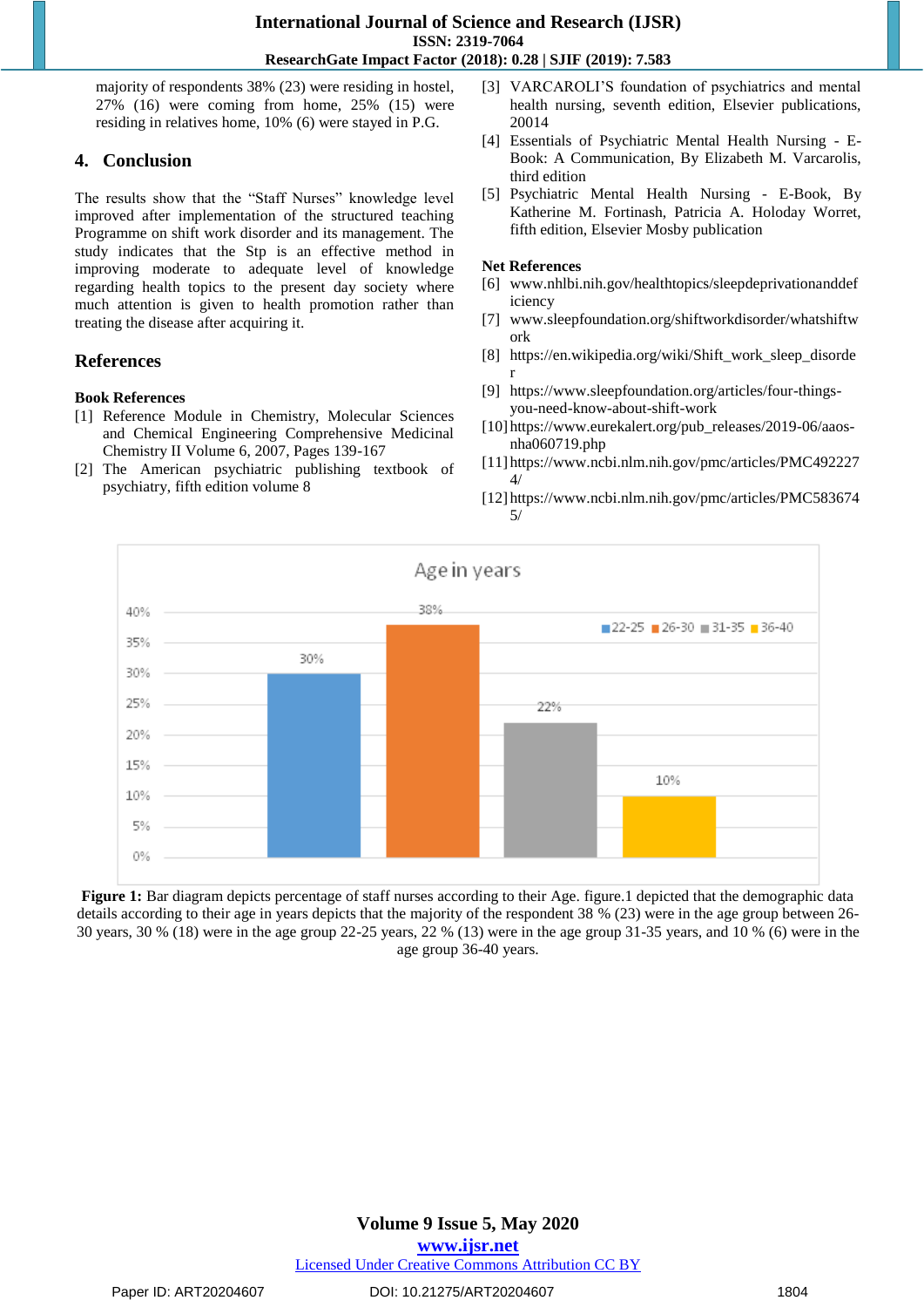

**Figure 2:** Bar diagram depicts percentage of staff nurses according to their gender. Figure no.2 shows that percentage distribution of staff nurses in relation to their gender depicted that majority of the respondent 70 % (42) were Female, 30 % (18) were Male



**Figure 3:** Bar diagram depicts percentage of staff nurses according to their Marital status. Figure no 3 shows that percentage distribution of staff nurses in relation to their marital status depicted that majority of respondents 53 % (32) are married, 47 % (28) are unmarried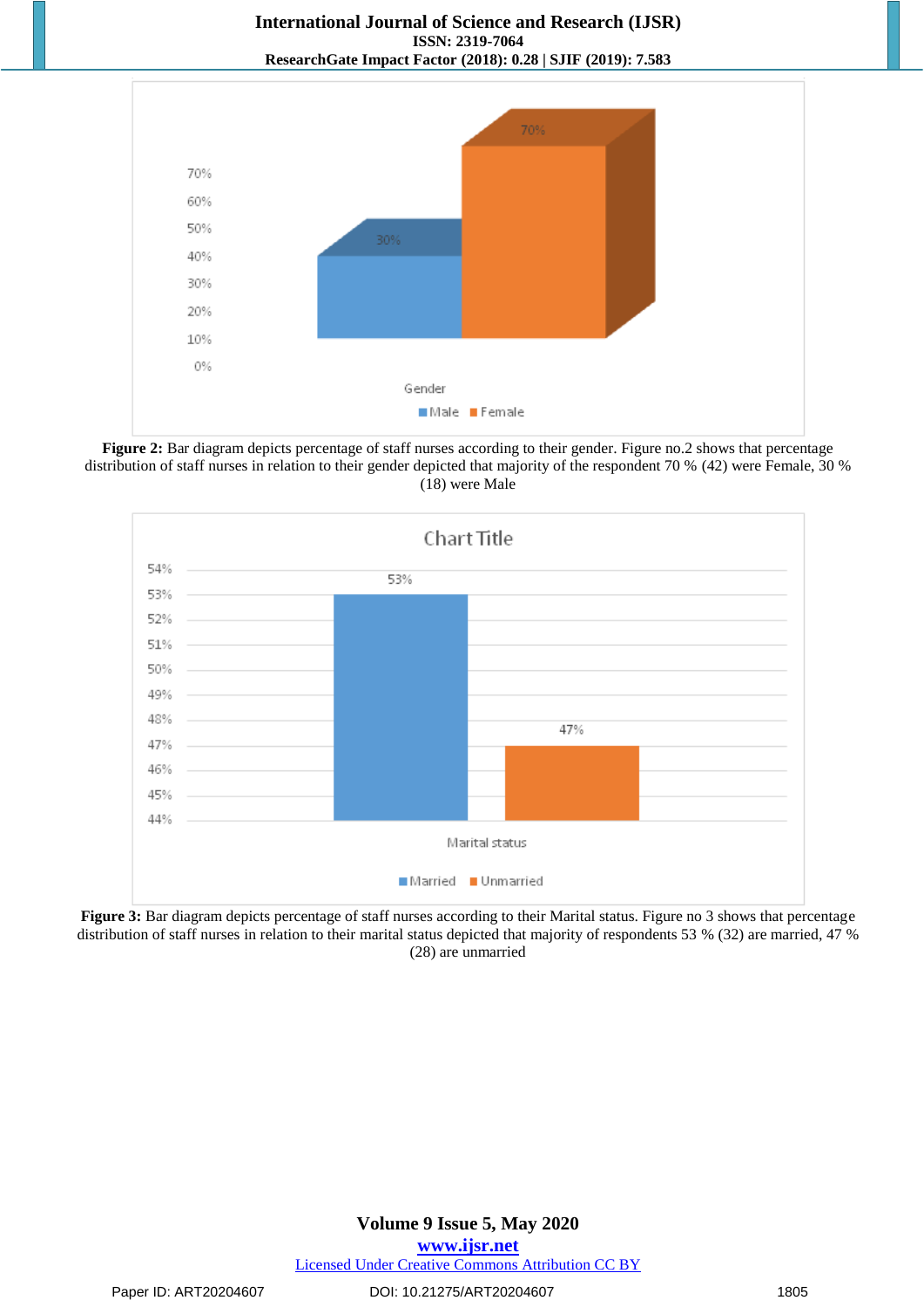

**Figure 4:** Bar diagram depicts percentage of staff nurses according to their professional qualification. Figure no. 4 shows that percentage distribution of staff nurses in relation to their professional qualification depicted that majority of respondents 52 % (31) are GNM, 27 % (16) are Bsc, 22 % (13) are Post-basic BscNsg



**Figure 5:** Bar diagram depicts percentage of staff nurses according to their work experience. Figure no 5 shows that percentage distribution of staff nurses in relation to their work experience depicted that majority of the respondents 32% (19) are 2-3 yrs, 25% (15) are 4-5 yrs, 25% (15) are above 5 yrs and 18% (11) are 0-1 yrs

# **Volume 9 Issue 5, May 2020 www.ijsr.net** Licensed Under Creative Commons Attribution CC BY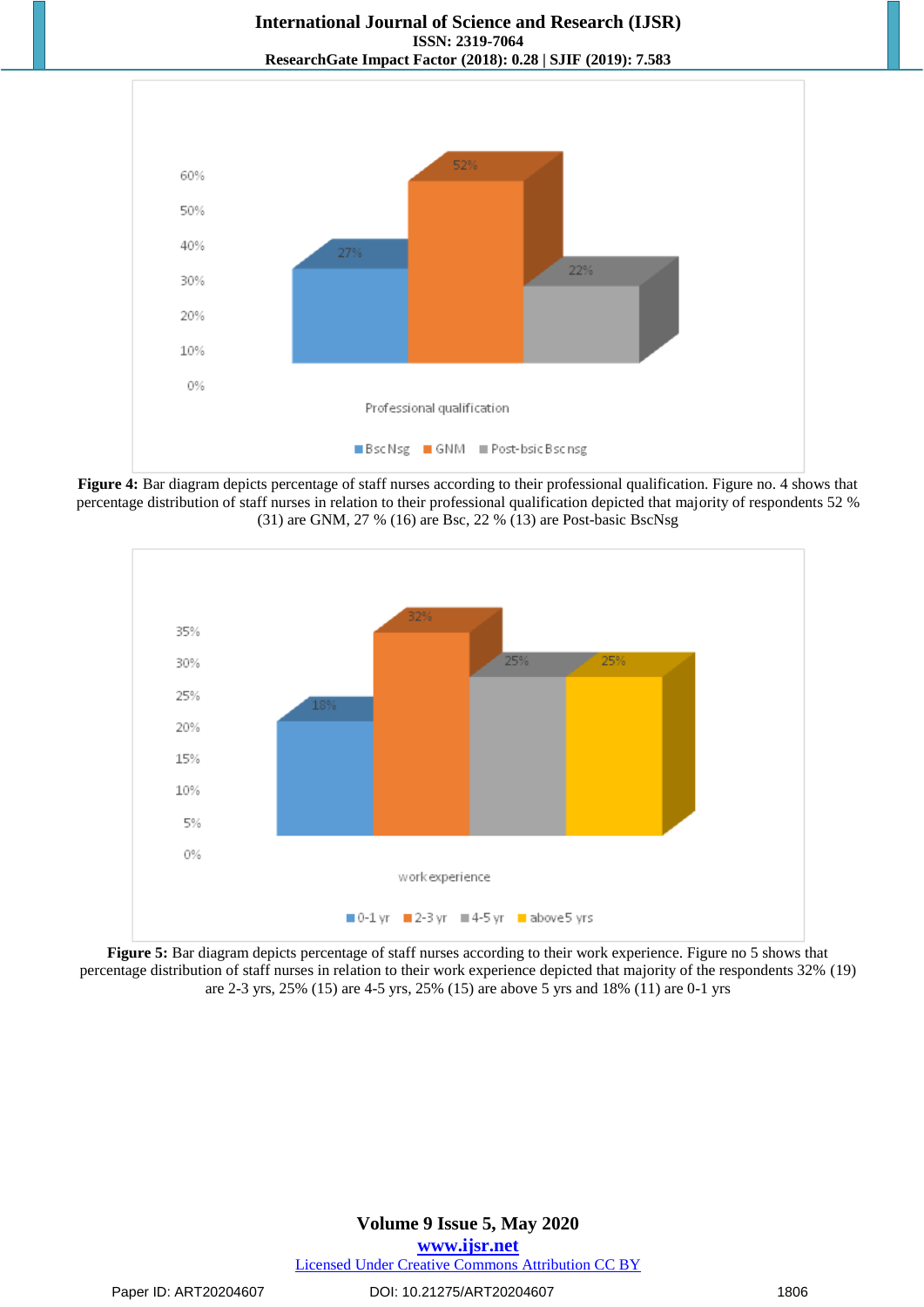





**Figure 7:** Bar diagram depicts percentage of staff nurses according to their No. of night duties in a month. Figure no 7 shows that percentage distribution of staff nurses in relation to their no. of night duties in a month that majority of the respondents 85% (51) were have  $\leq$ 3 and 15% (9) were having  $\geq$ 4- $\leq$ 8, respectively

# **Volume 9 Issue 5, May 2020 www.ijsr.net** Licensed Under Creative Commons Attribution CC BY

Paper ID: ART20204607 DOI: 10.21275/ART20204607 1807